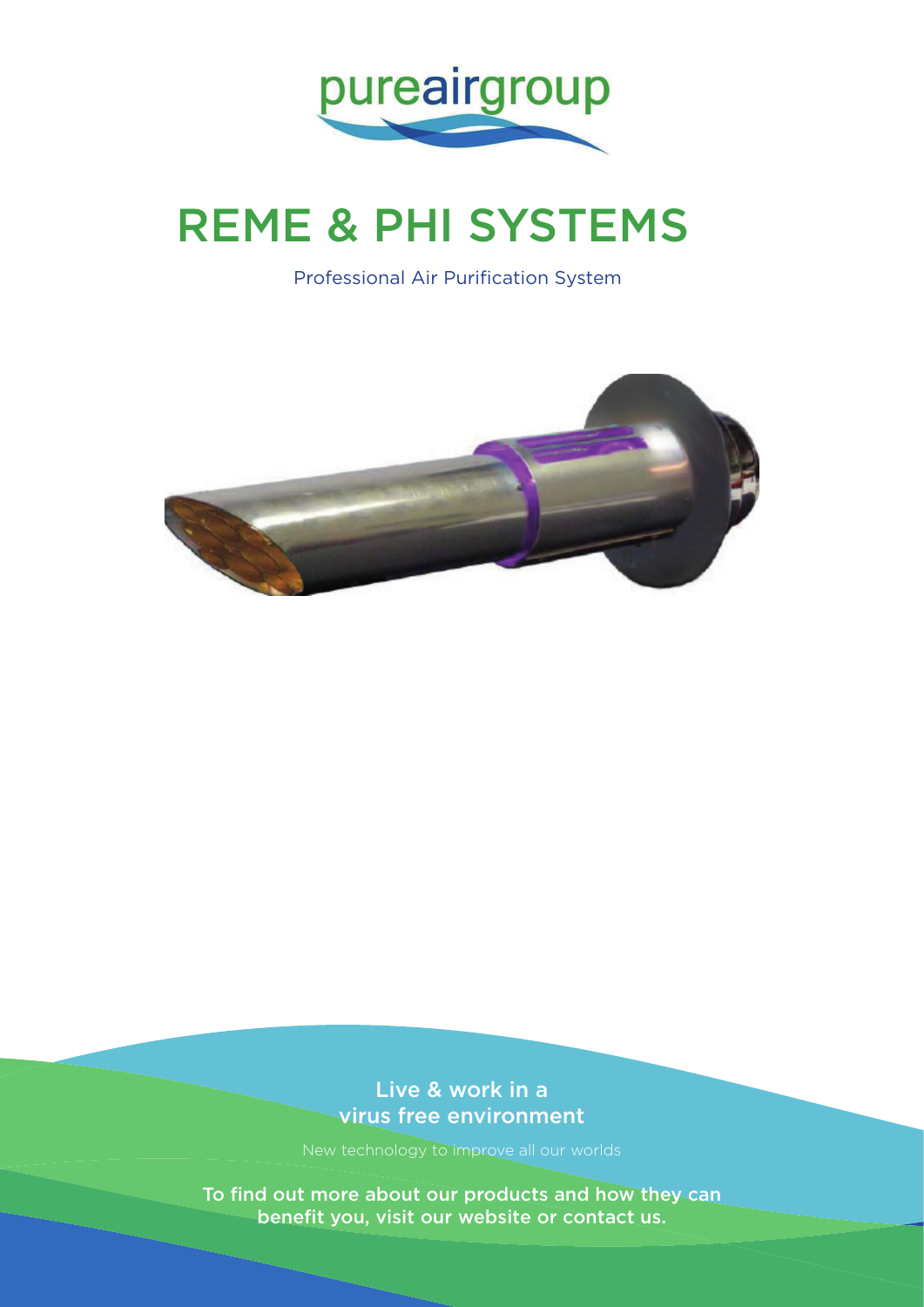**REME™** or **Reflective Electro Magnetic Energy** utilizes an electro magnetic energy cell to create ionized hydroperoxides, a friendly oxidizer plasma made from oxygen and humidity. This air purifying plasma is propelled into the HVAC duct or plenum by a silent plasma propulsion module that has no moving parts, yet propels the plasma at 0,5 m3/mm.

This provides for fan or blowerless operation on a 24-hour basis. The purifying plasma will be propelled through the ducts whether the fan or blower is on or not. This permits a hardwire 240 volt plug-in installation that lets the REME run 24/7 without wiring to the fan/blower circuit.





*Aggressive Advanced Ionized Oxidation Plasma destroys airborne and surface pollutants at the source.*



#### **Sneeze Test - REME™**

A testing protocol concept was used which included a "Sneeze Simulation Machine" and "Sneeze" chamber. A sneeze can travel at up to 100 mph, so we had to consider lung capacity, sneeze pressure, and liquid volume to properly simulate a human sneeze. This was accomplished and the test proceeded with outstanding results. An average of 99% reduction of microbials was achieved with REME™ in a double blind test, at 3 feet from the sneeze source. This is clearly not a medically supervised test or protocol. However, from a practical point, it was definitely providing some kill at the source and will provide some level of protection. (Tested by: Kansas State University, inactivation 99%)

#### **Applicable for Inactivation of Bacteria, Mold and Virus**

| Norwalk Virus - 99+% Inactivation                            | Odors D-limonene - 98+% Inactivation                          |
|--------------------------------------------------------------|---------------------------------------------------------------|
| MRSA Bacteria - 99+% Inactivation Streptococcus - 96+%       | Odors Methyl Ethyl Ketone - 13+% Inactivation Odors Smoke     |
| Inactivation Pseudomonas - 99+% Inactivation                 | - 70+% Inactivation                                           |
| Listeria - 99+% Inactivation                                 | Mold - 97+% Inactivation                                      |
| Escherichia Coli - 99+% Inactivation                         | Yeast - 90+% Inactivation                                     |
| Bacillius Globigii - 99+% Inactivation Staphylococcus Aureus | Hydrogen Sulfide - 80% Inactivation                           |
| - 99+% Inactivation Streptococcus Pneumoniae - 99+%          | Methyl Mercaptan - 100% Inactivation Carbon Disulfide -       |
| Inactivation Bacillius spp. - 99+% Inactivation Stachybotrys | 30% Inactivation                                              |
| chartarum - 99+% Inactivation Candida albicans - 99+%        | Butyl Acetate - 100% Inactivation                             |
| Inactivation                                                 | Methyl Merthacrylate - 100% Inactivation Formaldehyde -       |
| Odors Cleaning Chemicals - 55+% Inactivation Odors Pets -    | 90+% Inactivation                                             |
| 72+% Inactivation                                            | Food Surface Microbials - 99% Inactivation Surface Bacteria   |
| Odors Perfume - 63+% Inactivation                            | / Virus - 99+% Inactivation Particulate Removal - ISO Class 3 |
| Odors Toluene - 29+% Inactivation                            | in 24 hrs                                                     |